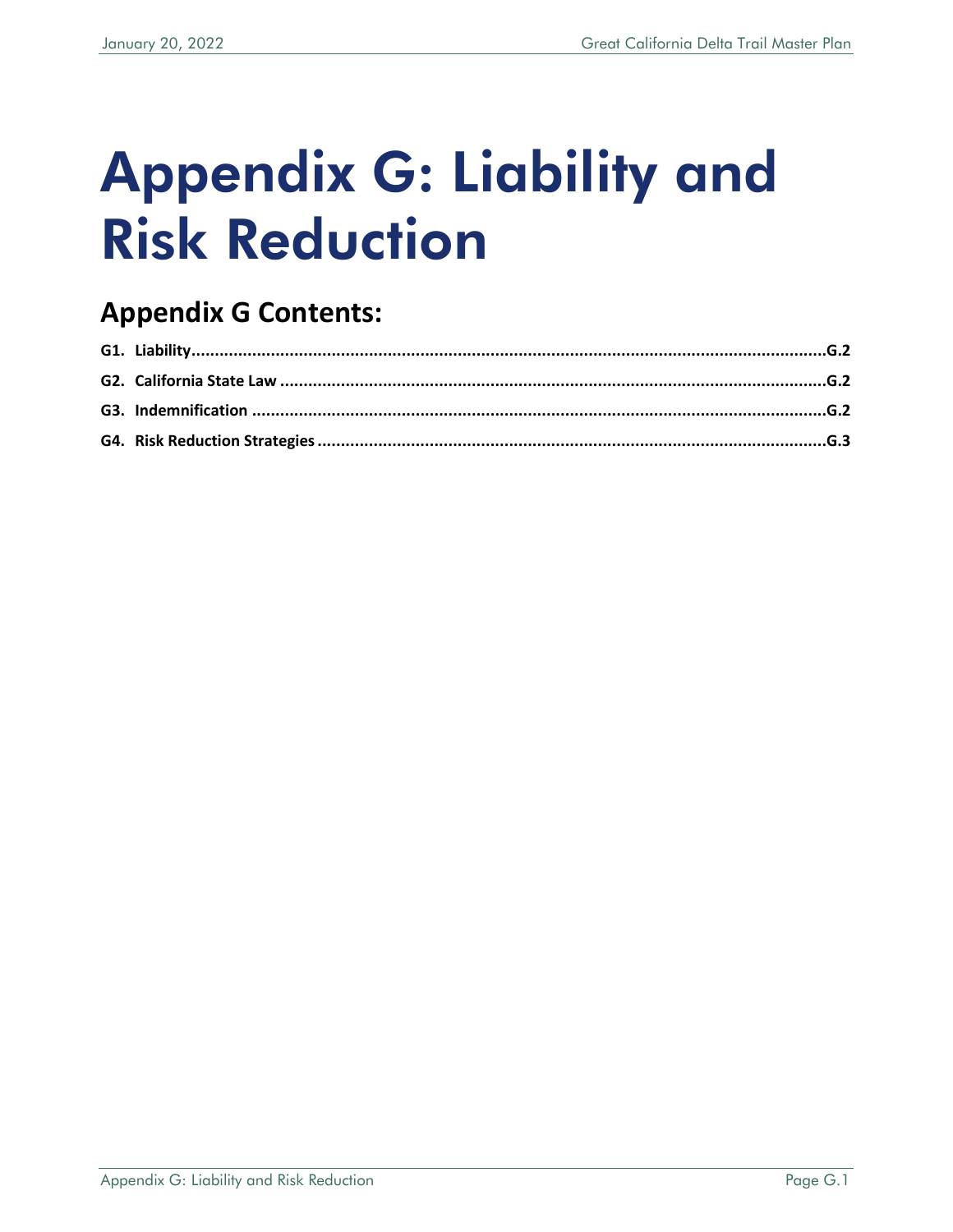## <span id="page-1-0"></span>G1. Liability

One concern for potential trail operators, trail landowners, and nearby landowners is whether they may be legally responsible (liable) for activities on or near the trail. The good news is that state and case law both clearly indicate that landowners and trail operators are generally protected from liability for recreational trail use, with some specific exceptions, and that there are common-sense ways to reduce risks.

There are three types of individuals or organizations that are typically concerned about such liability: the entity that operates the trail; the entity that owns the trail property; and the adjacent landowners. Different laws apply whether the entity is a public agency or private individual or business, but the resulting protection is generally the same.

## <span id="page-1-1"></span>G2. California State Law

Liability for injury or other harm on any portion of the Delta Trail is regulated by several existing California laws. California laws, also called statutes, are organized into 29 codes which cover specific subject areas. A digital copy of all 29 codes is available free to view online.

Recreational trail use is addressed in several sections of codes, including (but not limited to):

- California Government Code Sections 830.6, 831.2, 831.4, 831.7, 835, 846, 14662.5 and 51238.5
- California Civil Code Sections 813, 846, 846.1, 1006, 1007, 1008, and 1009
- California Public Resources Code Section 5075.4
- California Code of Civil Procedure Sections 128.7 and 1038

California's Recreational Use Statute (RUS) and the Recreational Trails Act potentially offset some or all of a private landowner's increased liability associated with a trail. The text of the RUS can be found in Civil Code Section 846. The Recreational Trails Act is codified in Public Resources Code Article 6, Section 5070–5077.8. Notably, Section 5075.4 of the Recreational Trails Act states that "No adjoining property owner is liable for any actions of any type resulting from, or caused by, trail users trespassing on adjoining property, and no adjoining property owner is liable for any actions of any type started on, or taking place within, the boundaries of the trail arising out of the activities of other parties."

#### Duty of Care

Duty of care is a term used to describe how responsible one entity may be for injuries caused to another entity or individual. For trail purposes, this term refers to how much liability (responsibility) the trail operator or landowner has for injuries that occur on or near the trail. A higher duty of care indicates more potential responsibility for any injuries.

In California, a trail operator or landowner has generally not been found liable except when they willfully or maliciously failed to guard against a dangerous condition, the injured person paid to use the trail, or there was a specific invitation for use. These exceptions are covered in detail in the Recreational Use Statute (RUS), and in California Government Code Section 835, which pertains to agency awareness of a hazardous condition and failure to act to protect against it.

## <span id="page-1-2"></span>G3. Indemnification

Indemnification is a term for a guarantee against potential liability or monetary loss experienced by another individual or entity. In trail development, indemnification refers to the situation in which one entity (typically a government agency or non-profit) assumes the responsibility for injury or harm that occurs on a trail managed and/or owned by another individual or entity. In California an agency or non-profit organization may agree to take responsibility for injuries or loss occurring on trails on or near private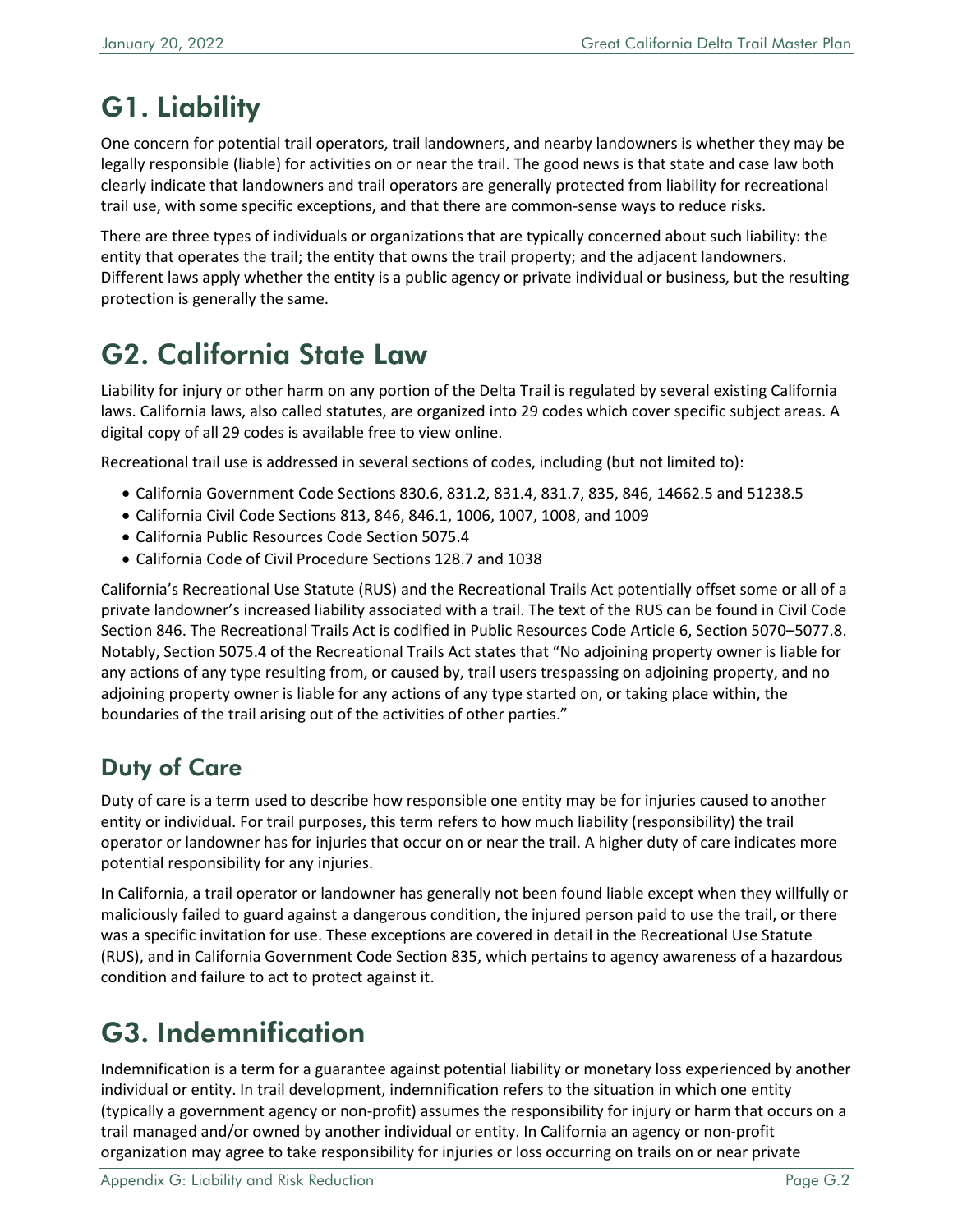property (see Government Code Section 14662.5 and 51238.5, and California Attorney General Opinion No. 95-305). The intention of these codes and the opinion is to encourage and support public trail development while reducing potential liability for private landowners. This is typically accomplished through a memorandum of understanding (MOU), easement agreement, or license agreement between the landowner and the agency.

## <span id="page-2-0"></span>G4. Risk Reduction Strategies

There are some simple, common-sense strategies that can reduce risks to trail operators and landowners. These include proper planning, design, operation, and maintenance. Successful risk reduction also requires public awareness, through published rules, guidelines, and signage.

#### Planning and Design

Following the trail design and planning best practices will go a long way in reducing the potential for injury to trail users and the potential associated liability for those injuries. General design standards and/or guidelines related to on-road bikeways, sidewalks, or paved trails are developed by national organizations, such as the American Association of State Highway and Transportation Officials (AASHTO) and the National Association of City Transportation Officials (NACTO). State standards and/or guidelines include those issued by Caltrans, including the California version of the Manual on Uniform Traffic Control Devices (CAMUTCD). Local agencies, such as cities and counties, typically adopt the Caltrans guidelines and standards as-is, or with slight modifications.

Recreational trails, especially unpaved trails, have fewer clear standards, but the U.S. Forest Service publishes planning and design standards and details for them, as does California State Parks, and many regional park and open space agencies.

In all cases the Americans with Disabilities Act (ADA) requires certain levels of accessibility for trails, depending on the context. The Architectural and Transportation Barriers Compliance Board (Access Board) has developed detailed guidelines for pedestrian facilities, recreational areas, and more. State and local agencies may also have their own specific accessibility requirements.

In addition to following all relevant laws, guidelines, and standards, it is usually worth studying one or more alternative alignments. Specific planning and design decisions may meet all relevant standards and guidelines but leave room for varying degrees of privacy and security for neighboring properties. By reviewing several options, the community and decision makers can weigh the benefits and drawbacks of each to find the one that best meets the community's needs.

#### Operation and Maintenance

Developing and following a written maintenance plan is another important strategy for reducing potential risks. The plan should include details for trail inspection, record keeping, inventorying potential hazards, and emergency response procedures as well as sources for funding and support. The trail operator would be responsible for developing and implementing the plan, but the property owner (if different than the trail operator) should review the plan and confirm that it is in place and being followed.

Entities responsible for trail construction should fund or set aside funding for operations and maintenance activities in conjunction with the implementation of any specific trail plan.